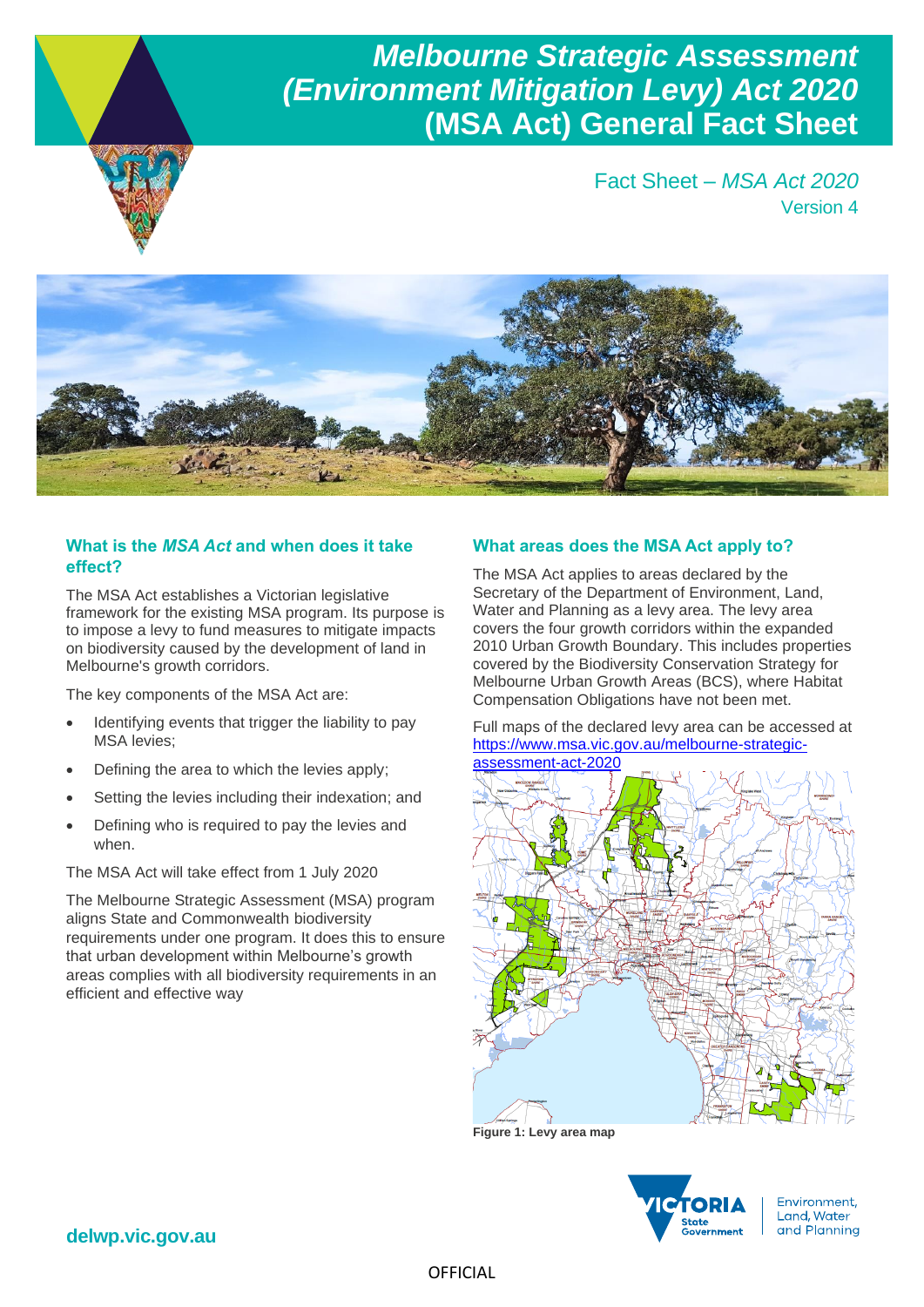### **How are levies triggered under the** *MSA Act***?**

The liability to pay an MSA levy is triggered when a levy event occurs within the levy area. The only levy events are the:

- issue of a Statement of Compliance for a plan of subdivision (i.e. subdivision of land),
- application for a building permit,
- approval of a work plan or variation of a work plan under the *Mineral Resources (Sustainable Development) Act 1990*,
- construction of utility infrastructure on Crown land,
- construction of a road on Crown land.

Any relevant event, undertaken in the levy area, will trigger a levy liability. The liability is triggered regardless of who undertakes the activity.

In almost all cases on private land it is the landowner who is liable to pay the MSA levies. The sole exception is for land subdivided under section 35 of the *Subdivision Act 1988* by an acquiring authority to create a reserve (for example, VicRoads creating a road reserve). In such an instance the acquiring authority is liable to pay the levy.

Once the MSA levy has been paid for a parcel of land no further levy liability will apply to that land.

There are some activities that are excluded from the payment of the levy, for example the subdivision of land to realign the common boundary between two lots is excluded. Exclusions exist for other minor events. See associated FAQ for further information on exclusions exemptions.

#### **What are the new levy rates and how and when will they be adjusted?**

The environment mitigation levies set out in the MSA Act replaces the BCS Habitat Compensation Obligations fee system.

The new levies are set out in Table 1 below.

**Table 1: Rates after 1 July 2021.**

| <b>Levy Type</b>                   | Rate per<br>hectare from 1<br><b>July 2021</b> | Rate per<br>hectare from 1<br><b>July 2022</b> |
|------------------------------------|------------------------------------------------|------------------------------------------------|
| Native Vegetation<br>patch         | \$136,688.00                                   | \$166,874.00                                   |
| Scattered Tree (per<br>tree)       | \$18,999.00                                    | \$23,195.00                                    |
| <b>Growling Grass</b><br>Frog      | \$8,257.00                                     | \$8,805.00                                     |
| Golden Sun Moth                    | \$12,773.00                                    | \$16,522.00                                    |
| Spiny Rice-flower                  | \$9,244.00                                     | \$10,160.00                                    |
| Matted Flax-lily                   | \$11,625.00                                    | \$12,063.00                                    |
| Southern Brown<br><b>Bandicoot</b> | \$4,309.00                                     | \$5,261.00                                     |

The MSA Act requires that the levy rates are adjusted annually according to a composite index designed to reflect changes to the cost of delivering the MSA program over time. The composite index is composed of one third *Consumer Price Index*, and two thirds *Wage Price Index*.

In addition to annual indexation, the legislation provides for an additional adjustment to be applied for the first five years of the operation of the MSA Act. This will bring the Program back to full cost recovery by the 2024/25 financial year. **From 2025/26, only the composite index will apply**.

The levies for FY2020/2021 have been calculated based on an updated cost model for the delivery of mitigation measures required by the Commonwealth approval and associated conditions. The base costs of implementing the program have almost doubled since the introduction of the BCS in 2013.